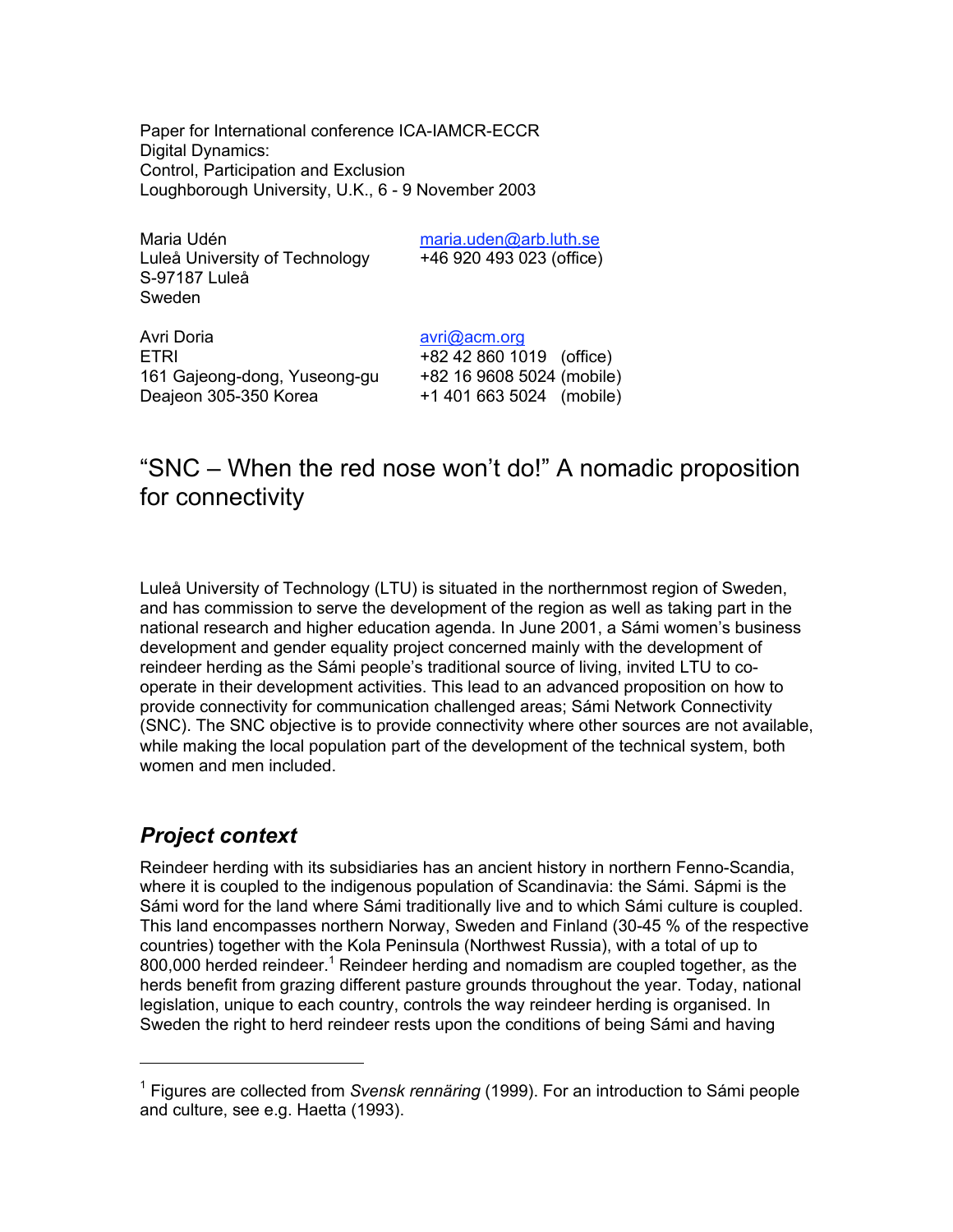membership in a Sámi Village. The Sámi Villages<sup>2</sup> are juridical entities established by the Swedish State as possessors of rights to use land and water for reindeer pasture and subsidiary livelihood from activities such as fishing and hunting. However, even though the Sámi Villages possess the rights, herding is not communal, but organized in private enterprises. In Sweden, reindeer herding is predominantly run as micro size enterprises with the owner as major work force and with none or temporary employees. As business leadership is basically the same as the main workforce in a herding enterprise, conditions of work and conditions of business development and economy are intertwined. The business is gendered, so that a majority of the reindeer enterprise leaders are men, and the largest herd owners are men. The Swedish average counts one woman business leader out of eight reindeer herding companies (Kråik 2002). To fully appreciate the range of this gendered structure, one must include, that as national legislation has coupled herding business leadership to Sámi rights, this gendered structure of herding business has effects of significance among the Sámi beyond the scope of business itself. $3$ 

The first step towards the evolvement of the SNC proposition was taken in Sirges, one of the Sámi Villages in Sweden, through the formation of the project *Kvinna i sameby* (KIS) in October 2001. (English: Woman in a Sámi Village.) The KIS aims were to stimulate the economic growth of Sirges, build business capacity among the village's women, especially within reindeer herding, and achieving larger influence for Sirges' women in grazing land management and other communal matters. Sirges counts approximately 500 members, which makes it the largest Sámi Village in Sweden. Major parts of the Sirges area lies within Laponia, a 9 400 km<sup>2</sup> protected area listed by UNESCO as World Heritage. Administrative centre of the area resided by the Sirges herders and neighbour Sámi Villages is the little town Jokkmokk, known for its annual winter trade fair. Population density is 0,33 inhabitants per square kilometre. Apart from reindeer herding, primarily hydro power production and timber logging provides the industry employment in the area.

Already in the planning of the KIS project, researchers specialised in gender and technology studies at the regional university, Luleå University of Technology, were contacted so as to integrate scientific assistance from the early stage. Social and technical conditions for work and business development were in focus, and an associated but separately funded university project was formed, NMKR<sup>4</sup>. When planning this cooperation, it was obvious that including technical assistance of any kind – from problem analysis, investigation of solution spaces, to construction, testing etc. – would take in a quality of action research to the partnership. When LTU was established in 1971, it got a commission from the Swedish government to serve as motor for the development of the northernmost regions of Sweden (Lane 1983). However, the activities that were appointed as target areas were mining, heavy industry and timber industry. Locally owned industries such as reindeer herding were not included in the government's original appointment, the same goes for sectors that in this region predominantly employ women, such as the health care and service sectors. (Udén 2000a, 2000b, 2002). As a result, patterns for cooperation with such as a Sámi women's initiative to develop reindeer herding are not established at LTU, and it could not be foreseen what response further requests to the

<sup>2</sup> Another term sometimes used is *Grazing Community*. Sámi Village is a direct translation from the Swedish term *Sameby*,

 $^3$  See e.g. Amft (2000), Joks (2001), Kråik (2002).

<sup>4</sup> *Nya möjligheter för kvinnor i renskötselföretag*, funded by Vinnova and EU Mål 1 Sápmi Norra. (English: New possibilities for women in reindeer herding.)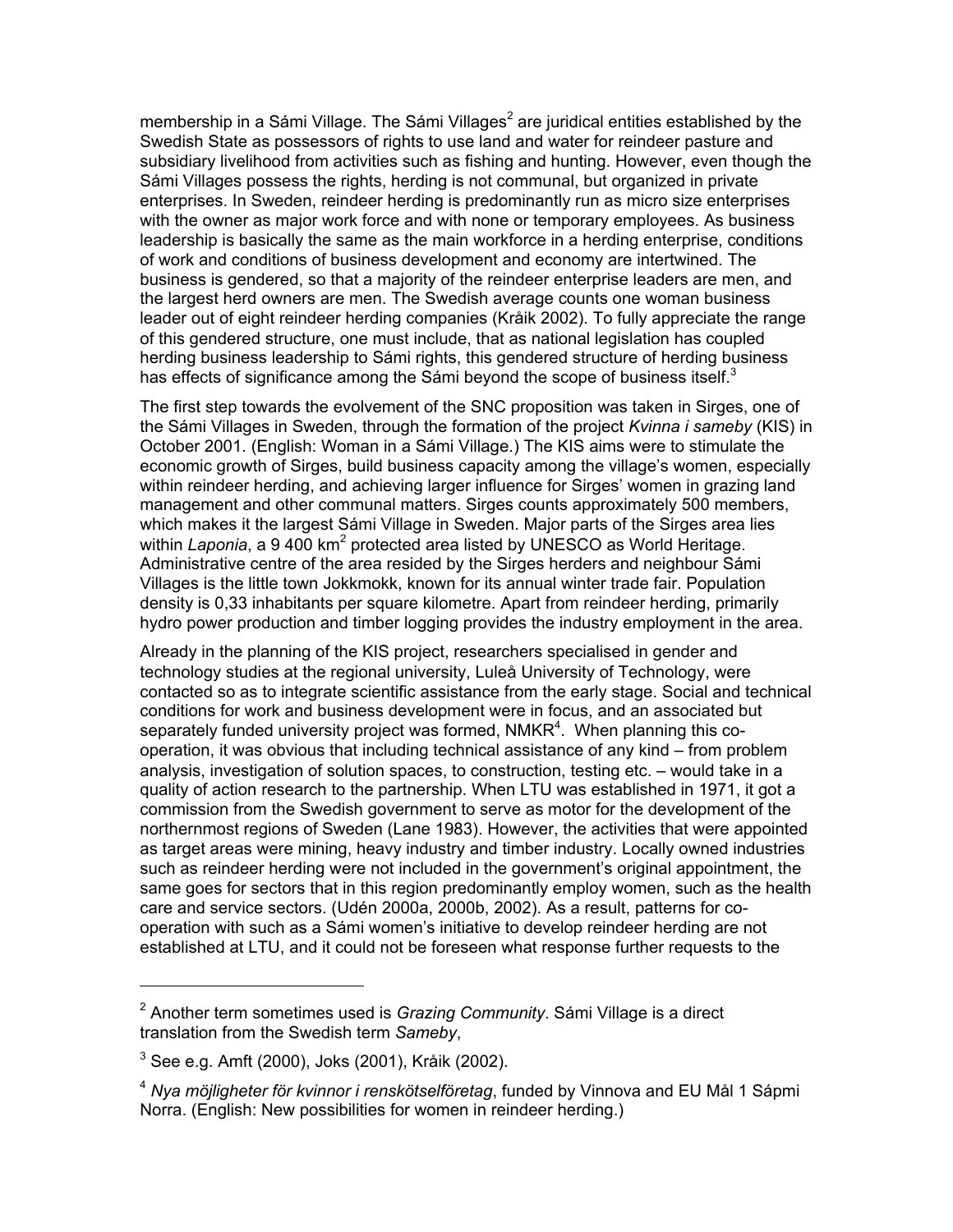university, developed during the process, would awake within the organisation. As the patterns of contacts at LTU are not unique, but mirrors general Swedish and regional practices of structuring technical research and development (see e.g. Berner 1999, Lindberg 2002, Mellström 1995, 1997), the unforeseeable situation was the same regarding contacts with the technical sector in general, including private enterprises of any scale and technical research bodies.

### *An information society for all*

In Sweden, one of the Scandinavian welfare states, the policy is that information technology shall be "for all". The significance attributed to this technology is demonstrated by the fact that it has become customary to assign it a government proposition of its own. In the foreword to the English comment of proposition 1999/2000:86, *An Information Society for all – a publication about the Swedish IT policy,* the Minister of Industry, Employment and Communications stated that:

> *Today, we are in a period of tremendous change, as we stand on the threshold to information society.*

The main line of analysis, which the Minister acknowledged, was the following (selected quotes put together from 1999/2000:86):

*IT represents a new base technology comparable to e.g. electricity. It is characterised by speed and interaction, and it is limitless. It is changing methods in business, government and municipalities, and has been a major factor in developing businesses and making them more competitive. The rapid rise of the IT sector, however, inhabits a risk for creating a gap between those who have and who have not real access to this technology. The most important task (today) is to ensure that everyone will benefit. IT allows both men and women to realise their creativity and develop new skills. We must learn about – and master – the new tools, irrespective of gender, age, place of residence or profession. This contributes to the general quality of life, strengthening democracy, and enhancing Sweden's competitiveness. The Governments task is to ensure that IT functions as a catalyst for progress, and the available measures are encouraging increased skills, improving accessibility and taking steps to enhance user's confidence in the new technology.*

The proposition formulates a relation between Swedish citizens and information technology which, on the behalf of the population, is based on the duality of *the right to equal access* and *the obligation to develop IT skills*. IT in return offers competitiveness, realisation of potentials and improved quality of life. The object of the proposition is labelled IT – information technology. An idea of an "information society" with certain qualities is closely linked to this term. The Minister's foreword does include one of the keywords of the information society discourse: *limitless*. Information technology is limitless, the Minister of Industry, Employment and Communications states, and, the free flow of information is practically unlimited.

 IT has, however, not been able to fulfil that which was expected. Equal access is not established. Sparsely populated and remote areas in Sweden are found "on the other side" of the digital divide, amongst the "have-nots". If the concept is changed from IT to ICT – information and communication technology – we may in short witness reverse development. Presently, people in remote areas of Sweden experience a threat of decreasing access to communication systems, as compared to the last decades. The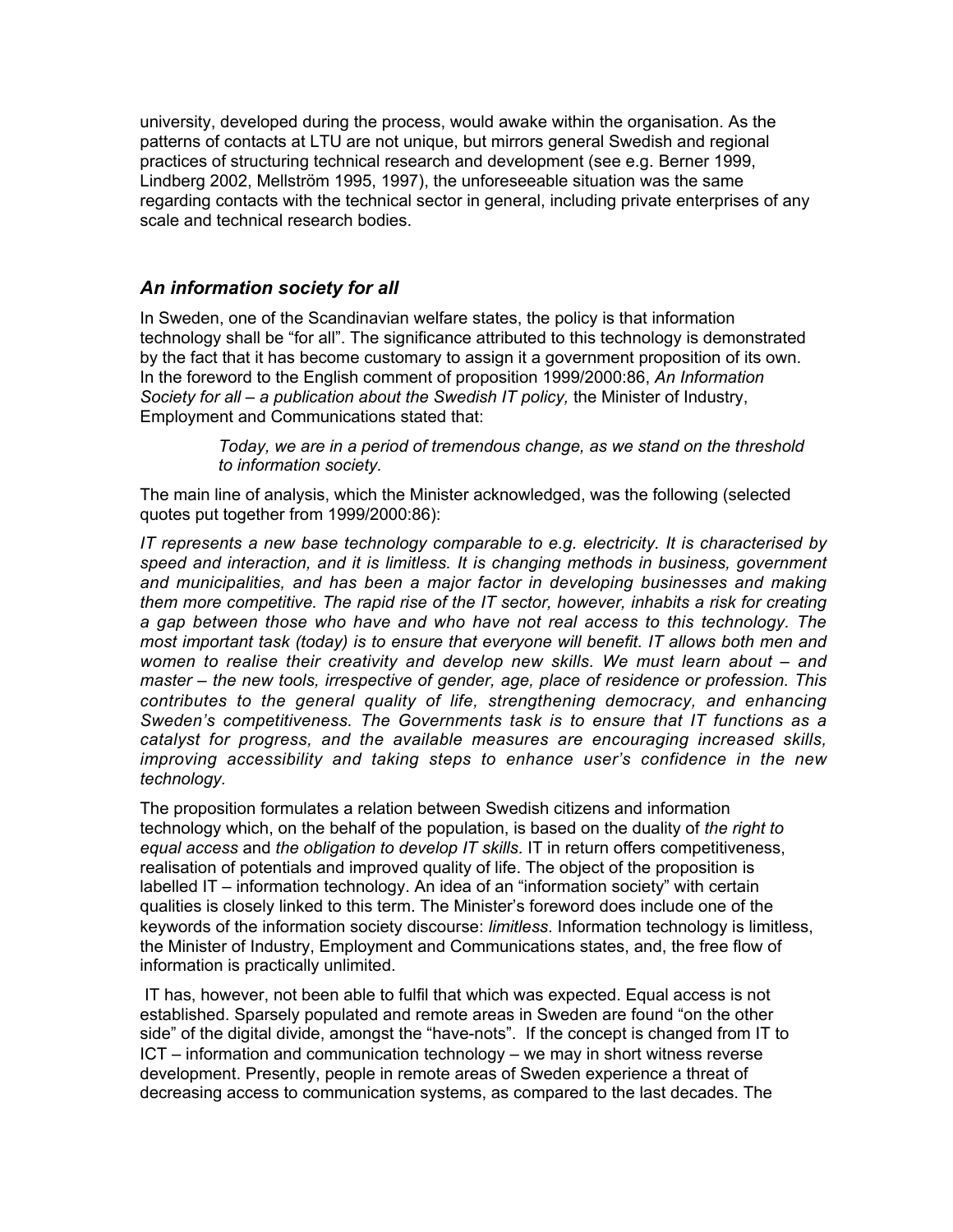newer mobile telephone systems presently being built are less ready for deployment in sparsely populated regions than the system which they replace, and unfortunately the system 'upgrade' includes removal of the more capable legacy system. In the case of sparely populated regions, the basic criteria of any new system, that it be at least as functional as its predecessor, was not a strong concern in the national level decision making in the first years of the 2000's. However, after amongst others the Federation of Swedish Farmers (LRF), the Swedish Sámi Parliament, timber industry organizations and forestry trade unions have put emphasis into informing the government about economic and other consequences to the industries and populations they represent, a certain revaluation may be coming. (Press reports e.g. in Skogsland 2003)

## *The Sámi Network Connectivity: proposition and project*

Today, the snow mobile is the crucial tool for the individual reindeer herders, in their daily work. The snow mobile is also popularly regarded, as a main reason why women have difficulties being active as herders; the supposed reasons being its heavy weight and its "technical" character.<sup>5</sup> Thus, the early start of KIS-NMKR co-operation came to focus on the snow mobile. Yet, the significance of information and communication technology was evident, both of material and strategic reasons. A centre that hosts coalition projects between LTU and the ICT industry, Center for Distance Spanning Technology (CDT), was chosen for the first attempt to create contact with an ICT environment. The response was positive. The CDT CEO traveled to Jokkmokk together with a co-worker for a meeting with KIS and other possible partners for future projects. Nevertheless, it was probably unexpected for all parts involved when a proposition for building connectivity was provided by an American guest researcher at the Department of Mathematics and Systems Technology. The surprise lay in the magnitude of the response: not for some singular gadget, but for a system which would provide Internet connectivity in a totally new manner. But not least the amazement lay in the fact that a senior international Internet specialist took as much interest in the request for co-operating with the Sámi women. Within KIS, the proposition was embraced both as it offered the possibility to develop sought after business applications for use in reindeer herding, and because of the general benefits use of the Internet can offer, including social and leisure aspects. The women in KIS also saw that their position in the herding community would be considerably strengthened by having a role in high-tech development, and hoped this could serve as model for how women's capacity and role in the Sámi Villages was to be judged in the future. From May 2002, a group of four women with different ethnic, educational and professional background – two reindeer herders, one gender studies researcher and one Internet specialist – came to jointly work for establishing and carrying SNC through. An important back-up at local level was found among the leadership and staff of the Sámi Educational Center in Jokkmokk, which is owner of an Internet portal popular among Sámi, the Same Net (www.same.net). Sámi Network Connectivity (SNC) was established as working title for the connectivity project and has remained. Fundamental to the strategies, developed by the group to further the project, has been that all parts from start were in tune regarding the basic idea of how SNC should be built up. All agreed that the effects of SNC to the local community depended on more than providing a solution. An explicit aim was to create and maintain a

<sup>&</sup>lt;sup>5</sup> Eikjok (1989), Udén (2002).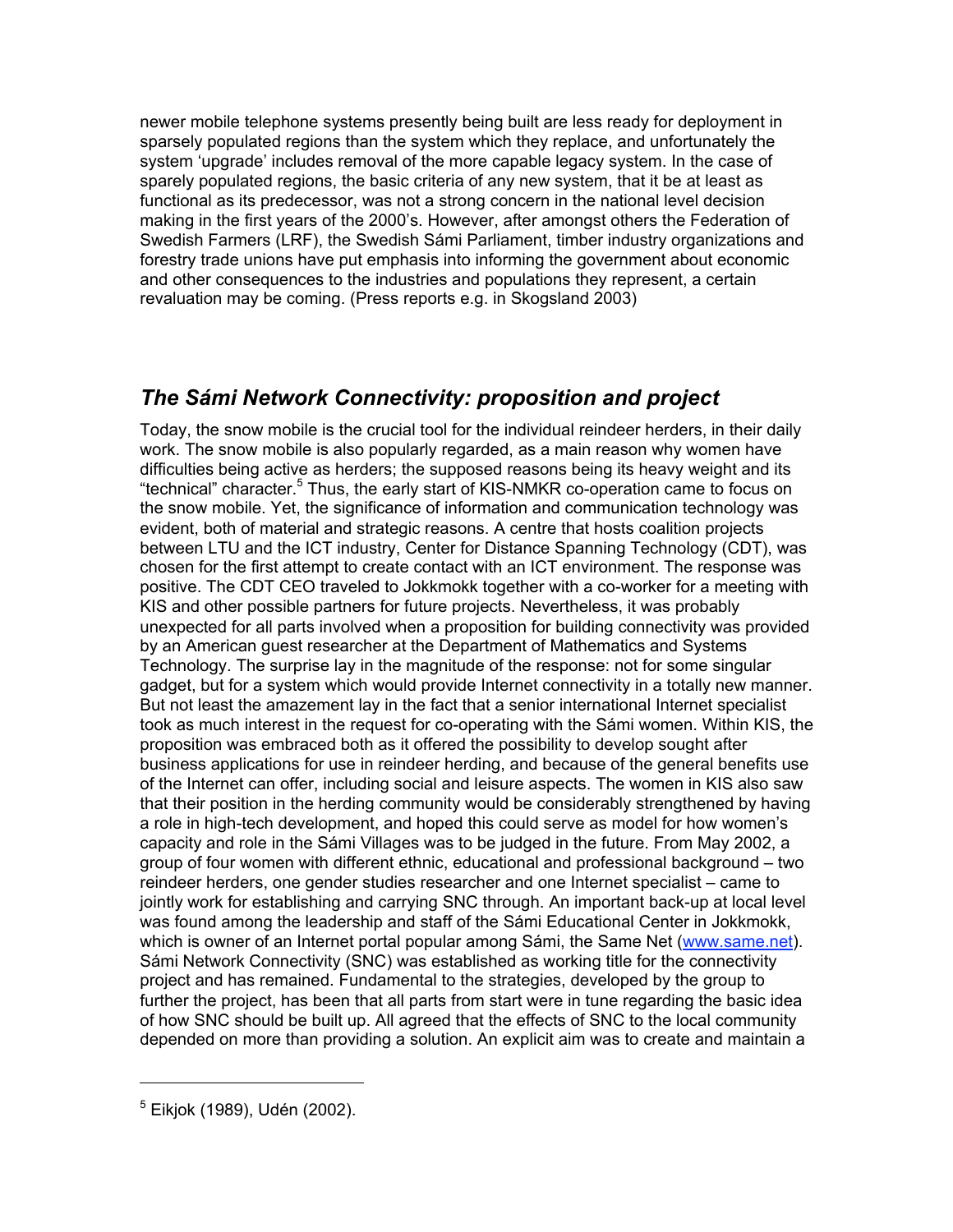local project ownership, and to locate as much as possible of the technical and other development activities to the Jokkmokk area. From the start, SNC was both a technical proposition for how to provide connectivity and a project to make the development of this new technology an example of user involvement, technology transfer and local ownership of problem solutions. As the SNC proposition was accepted by the KIS project workers, phase 0 was started – development of the architecture and high level design, production of project plans and fund raising.

### *The SNC technical proposition*

As technical design, Sámi Network Connectivity (SNC) is produced to establish connectivity for the population of reindeer herding families in the Jokkmokk - Laponia area in Sweden's northernmost county Norrbotten. Currently, reliable wired, wireless or satellite communication capabilities are not available in major parts of the areas within which the Sirges herders and their families work and stay, or would prefer to stay if possible (satellite communications are largely unavailable because of its cost). A solution to serve Sirges and Laponia has to address topographic circumstances (much mountain terrain), the fact that Laponia is protected and should be preserved (which puts constrains on installing fixed infrastructure like antenna towers) and the semi-nomadic nature of reindeer herding. A solution must also be accessible at an affordable and maintainable cost. (It should be noted that this "lack of connectivity" is not unique, but chiefly the same in all reindeer herding areas in Scandinavian and Russian parts of Sápmi.) The SNC approach to meet these requirements is based on the concept of Delay Tolerant Networks, in an Opportunistic Routing system using a mix of 802.11 hotspots and mobile relays. The technical proposition is rather simple in its most basic terms, yet its deployment will not be quite so simple. It relies on the opportunistic idea that where communications infrastructure exists it should be used. And where is doesn't, or can't, exist then mobile relays can be used along the same travel paths that the semi-nomadic communities use in their daily lives. These mobile relays are mounted in the vehicles the people drive and can even by carried in backpacks to reach areas not served by roads. The communities send out email and requests for web content and have that content delivered. In many cases the web content delivery can be prearranged, for example lesson plans or the daily newspaper. In essence just as the postman delivers letters and magazines to a community, so too the mobile relays bring content to remote communities. The routing scheme allows this delivery to extend beyond a single community as the bundles of content can be transferred between relays and to gateway repositories where the content bundles can later be transferred to other relay carriers whose destination matches the intended recipient. To repeat: the principal solution is building a Delay Tolerant Network, which is an Internet technology in its very initial stages of development. To carry the construction process out from architecture to system touches on several technical areas, some of which still require research while others require innovative application of existing technology. The core is prioritizing robust connectivity, while real-time speed will not be provided initially. SNC would, as envisioned by the SNC group, initially provide email, cached web access, reindeer herd tracking telemetry, and basic file and data transfer services through the appliance of ad-hoc and delay tolerant network principles.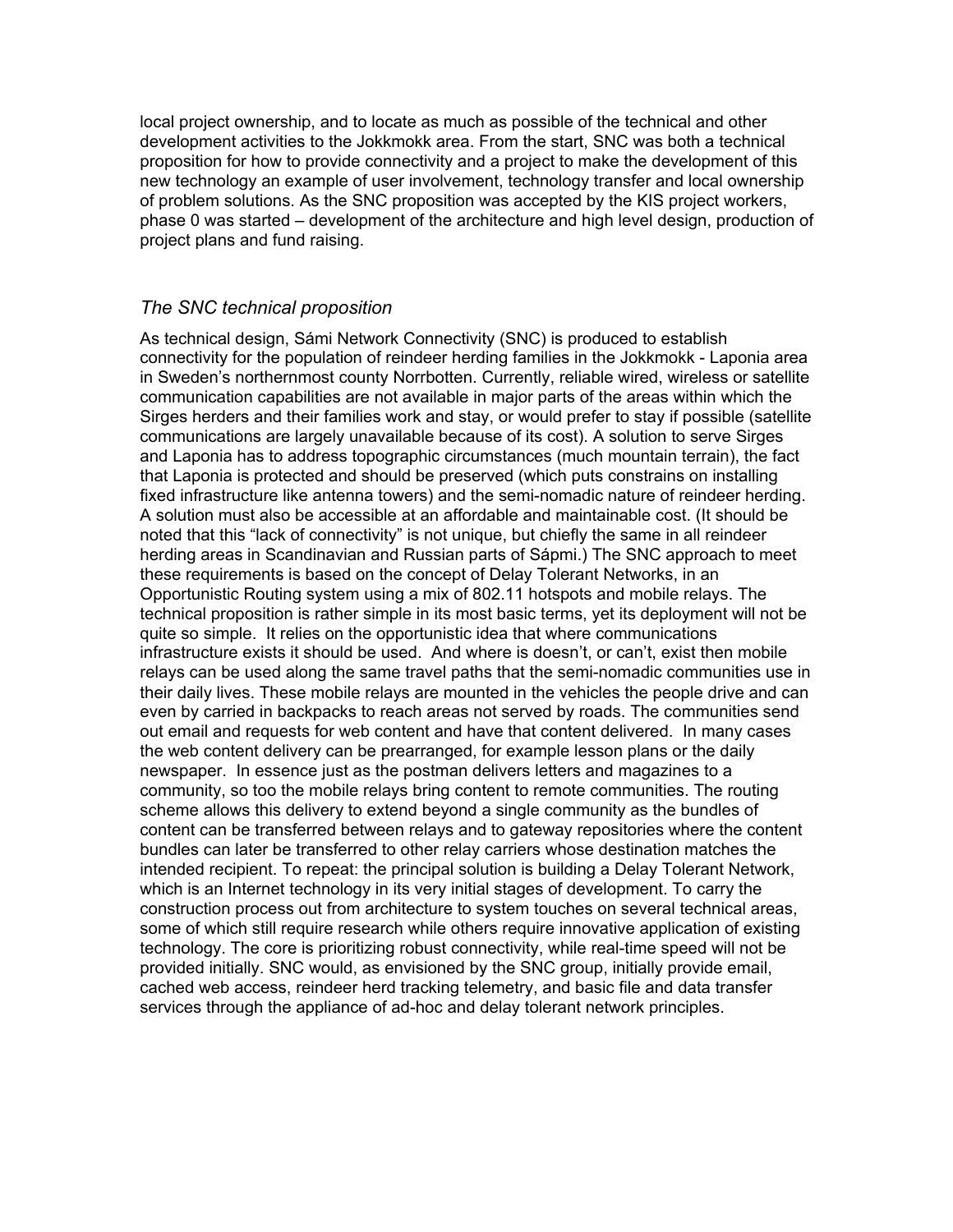#### SNC process: initiation and phase 0

The process of SNC to date, can be described in five stages, not entirely separated in time but nevertheless quite possible to present as a time series. The first stage was a contact stage, where the computer science environment at LTU, the "home" university, was approached via CDT. The first response was positive and uncomplicated: a meeting was arranged to explore where a contact might lead. As result, a guest researcher came to hear about the request for development co-operation, got interested enough to focus on the problem and responded a month later with the radical connectivity proposition. Next step was an acceptance stage where the proposition was first presented to the LTU project staff, next to the KIS project leaders. After both these parts had decided to accept the suggestion, which happened within a couple of months from the first exploratory meeting with CDT, "phase 0" started. With the SNC proposition, the local women and the gender studies environment at LTU were presented with a dream situation, having a powerful instrument of change within reach. The first stage of phase 0 can be described as the "home university stage". It was natural to continue seeking alliance with the computer science environments of LTU. However, the response grew increasingly vague. Apparently, the SNC group did not gain approval at high enough levels. At least it was not possible to anchor SNC's further development solely at LTU; this was obvious at about six months after phase 0 started. The SNC originator's year as guest researcher in Luleå ended with December 2002, which meant that the key technical person for the project was no longer present in the local LTU computer science environment. As it had become evident to the local women that LTU would not serve as enough support, they revaluated their own position and became more active in trying out their possibilities to further the project. Next stage became a search stage, where different strategies and possible partnerships were investigated from both KIS as local part and future users, and from NMKR as being university based gender and technology project. This six months stage was straining to the involved individuals. The project had gotten into a situation of receiving a number of suggestions about technology choices (a sign of "being interesting"), and some attractive offers for co-operation. Part of this situation of catching interest stemmed from a paper presented at a conference in Bangalore (Doria *et al* 2002). (This presentation had an interesting setting in itself: based on information available on Internet, an Indian computer science student got interested in making a presentation of SNC at the conference.) But SNC still had no platform of its own to co-operate from. The SNC group came to feel the process had fallen into a negative loop that could be difficult to get out of.

The best ways to get around road blocks, the group decided, was to keep on explaining what SNC is all about, and to keep on searching for partners and affiliations. To explain SNC is never just a matter of explaining a technical idea. At each step of the process, it is necessary to explain its social relevance, importance and appropriateness. And given the origins of the project, this is probably appropriate and, in fact, pedagogically useful. Yet, it takes a very motivated and well functioning team to be able to answer to these requests of pedagogical skills; and so does constantly searching new partners and new possibilities for funding. Eventually, the loop was tied up from two sides at the same time, in that the needed complimentary university based contacts were established with computer science environments at two Swedish universities other than LTU, and the local agents found an experienced partner for small business development in rural areas (Hushållningssällskapet i Norrbotten, www.hush.se/bd). The strategy came to be double; acting both from KIS/locally and NMKR/university environment. Possible funding was identified for development of the connectivity proposition on the one hand, giving this a genuine local context on the other. A stage of applications development started. Within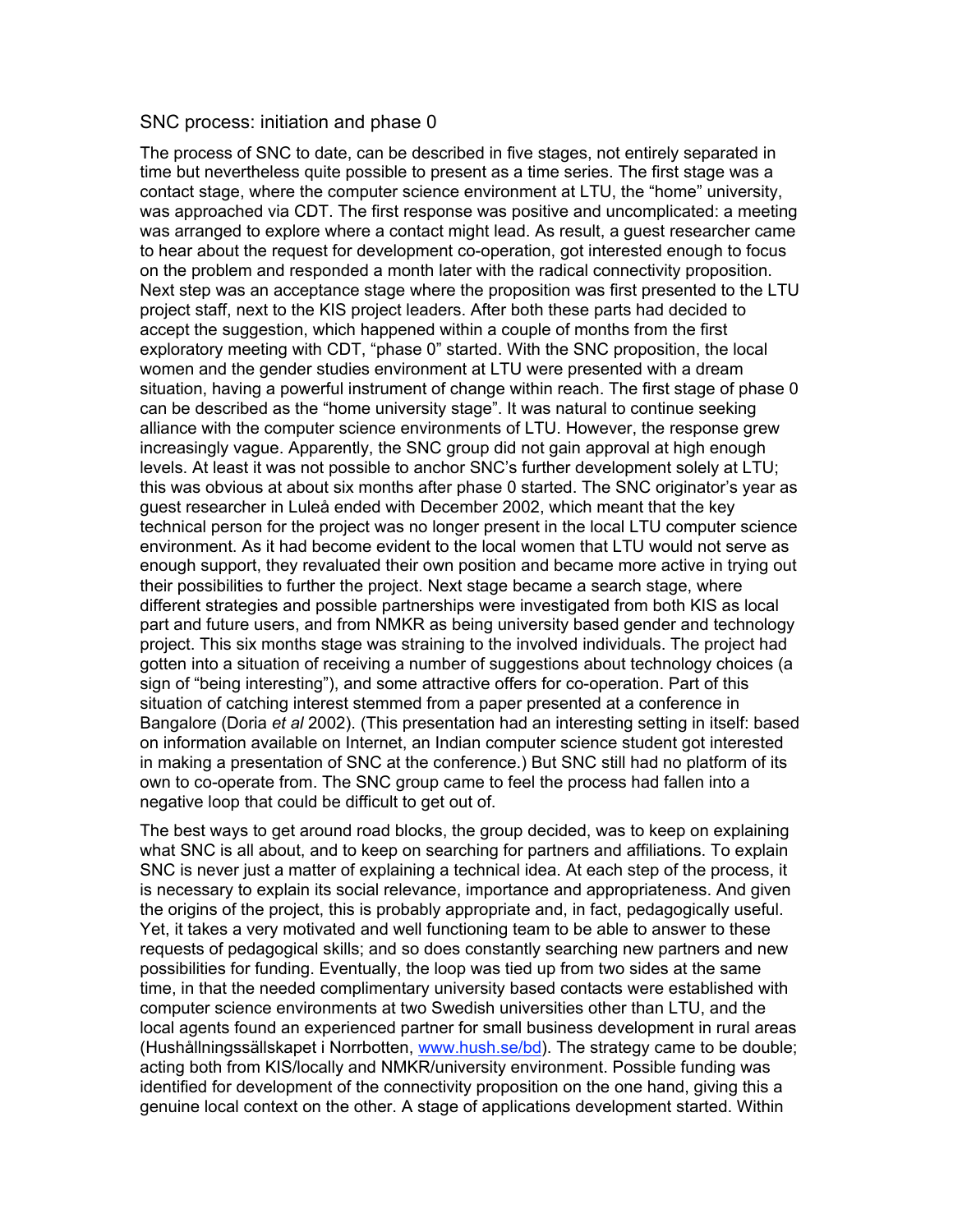the next couple of months (at the moment of writing) it will show how well the efforts of this stage have succeeded.

#### *Some process experiences*

At the moment of writing, SNC has been in the developing stages of phase 0 for the past eighteen months. Perhaps we will soon get the support that allows us to enter phase 1. Being a high tech proposition Sámi Network Connectivity emerged from an unexpected setting: a local women's initiative. An eighteen months time span from idea to project initiation can be judged as acceptable indeed, especially for a project that includes not only new technology but the formation of novel connections between technical researchers and society. Yet, the technical solution as well as the project addresses several less favorable positions and structural dilemma within "the information society": rural communities, remote and sparsely populated areas, gender divides – also ethnic divides within the Swedish nation. Thus, it is inevitable to reflect upon these eighteen months as a sign of poor preparation within the Swedish society to meet the possibility to take action for change given through SNC. Had it not been for the determination of the involved individuals, the process would have stopped long ago and there is no security as to that this will not finally happen in short. There might be some experiences gained already from the SNC formation phases, however, that irrespectively of the final success of SNC, are of interest to describe and discuss.

Originally, the SNC project came through because individuals took unconventional initiatives within existing resources. The KIS project gave space for women reindeer herders to elaborate some ideas upon their Sámi Village's and their own future. The NMKR project gave a university based platform for identifying potentials and initiating contacts, and the 2002 guest research position at LTU was the SNC originator's platform for launching the proposition. However, those "existing" resources have an end. At the moment of writing, the available spaces are closing; KIS ended with September 2003, NMKR ends with December of the same year. After it became clear that the LTU environment which once was the project's "greenhouse" would not give the full assistance to actually plant it, it has been an urgent matter to establish new unions with organizations that are considered legitimate for high tech ICT research and development. Especially one problem occurred when arriving at the "search stage": as possible partners and funding sources at national and regional level were approached by NMKR, it gradually showed to be a recurring answer, to refer to the LTU computer science environment as the appropriate organ for channeling resources. It was seen as the organ through which ICT research funding could be applied for, when applying from the Norrbotten region. But this assigned organ was the very same as at that stage functioned poorly for furthering the SNC plans. Key persons rejected it at certain parts and at critical points neglected to communicate. Thus, the situation became desperate. At the same time, the "local" KIS strategy faced the same type of problem: those individuals and organs that became interested in the project when approached, judged it as "not their jurisdiction" and passed on to other organs and individuals in "right" positions, in this case civil servants and elected chair persons at regional and local levels. Unfortunately these appointed persons turned out to be explicitly negative or simply did not answer back when approached by KIS. This was the negative loop of the search stage.

Yet, the process of phase 0 has in no moment been one-sided. This is a very distinct experience. First and foremost, a PhD student in computer science at Luleå University of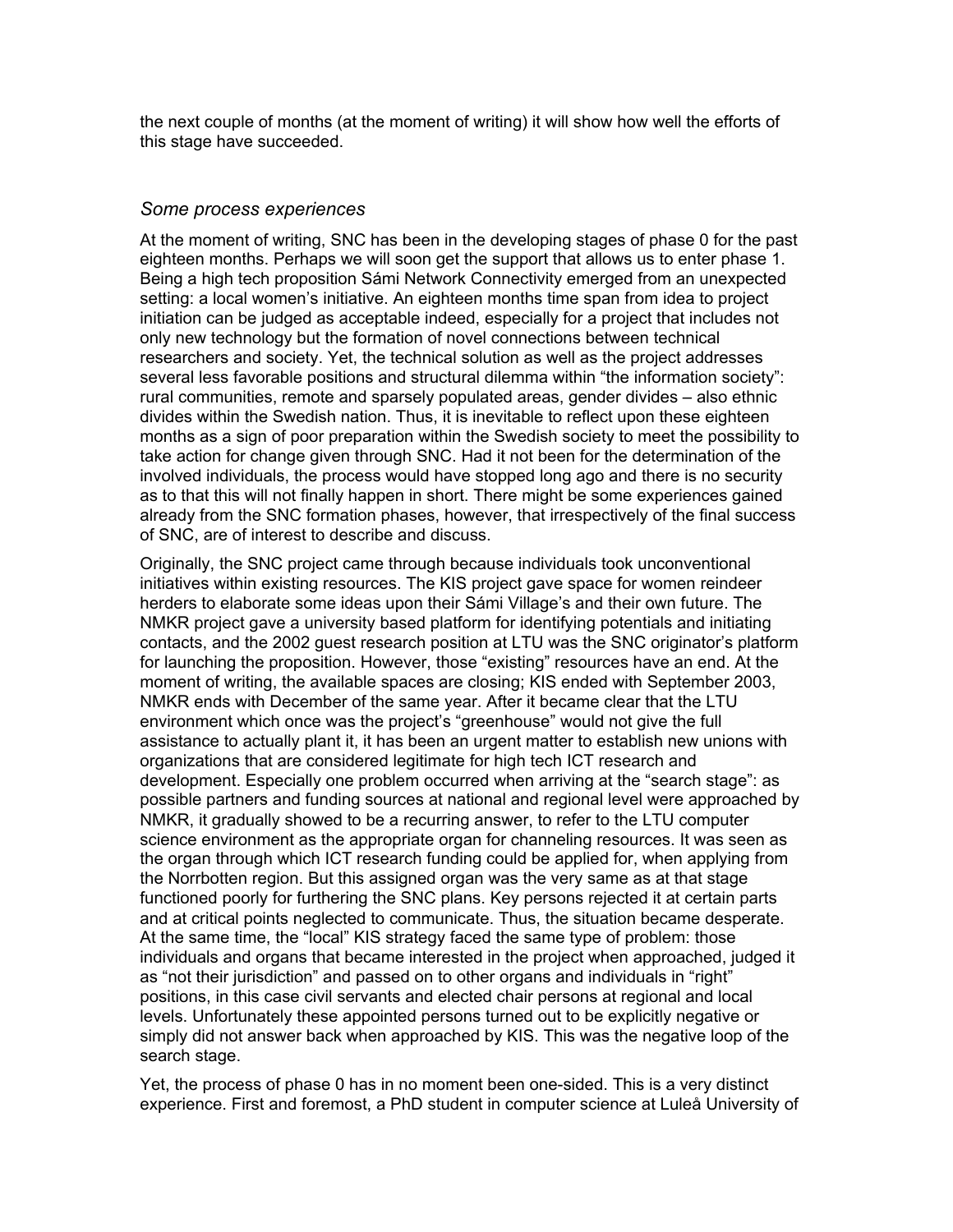technology got interested in one of the key problems that the SNC proposition presented (namely that of routing intermittently connected networks with probabilistic configuration). After one year the results of his work are one poster presentation at an international conference and one chapter in the PhD student's licentiate thesis (Lindgren et al 2003a,b). These results reinforce the scientific credibility of the project and are thus valuable not only for bringing the connectivity problem closer to its solution but also to strengthen the whole SNC team's possibilities to find allies, especially within scientific circles. Also, an LTU professor of a needed complimentary science subject joined SNC in a stabile manner already at the stage when the "home university" scenario was still unchallenged, and he remained after this had to be revaluated. This gave not only scientific expertise needed, but also connection within a "legitimate" subject for ICT development at the regional university (LTU), which is important especially when approaching regional authorities. In sum, an expansion of the work group has taken place during phase 0. While actively writing funding proposals for a pilot study and while trying to gain visibility for the project, SNC has begun to gather a core group of interested and talented researchers. Also, the project has found supporters and interested discussion partners at local, regional, national and international levels; reindeer herders, computer scientists, public servants and politicians; Sámi as well as non Sámi; within Sweden as well as internationally; people in developed as well as developing countries. This is one reason why the core group has remained determined to keep trying.

In a global information society noticeable identities have power, as they attract attention. One experience that came early on in the SNC process is that the two main identities represented by SNC have power to create attention; both high-tech and Sámi are eye catching identities. The title of this contribution, "When the red nose won't do", is taken from a web news article in international media, where SNC was presented. This cute association to Rudolph the red nosed reindeer is one example of imaginative qualities inherent in the combination of high-tech and indigenous identity. Sámi culture and history as well as ICT high tech serve as to create spaces for imagination that give "extra value" and thus help to maintain focus and mutual interest. This is helpful within the SNC group as well as in external communication. However, the likelihood that calling upon the mix of the Sámi and high tech identities will open up for communication varies widely. As mentioned, there have been moments, when the "local" women – in this respect both the KIS and NMKR staff can be counted as such – have met difficulties to access communication with official key persons. At some times, denying further communication or collaboration with the "local" SNC team members, have outspokenly been referred to as caused by the team and its individuals being or representing Sámi, reindeer herding and (more vaguely) women. Still, it is not the local team members but the SNC originator who has met the most unveiled reactions of denying the relevance of coupling ICT connectivity and the Sámi reindeer herding community together. Probably this has been because any of the other team members would from start be identified as inappropriate to be too spontaneous to in this matter. Thus, the originator has experienced road blocks in professional environments, which contributes to the understanding of events that would otherwise have remained "black boxes". One of the more visible forms of roadblock to even communicate around SNC in professional settings comes from those who do not understand why 'those people' would want such technology. "They are reindeer herders, what do they need network access for." Another is the reaction one gets from folks who hear the world Sámi and tell that it is unfair how the Sámi get "all the rights in the north" (i.e. who refer negatively to Sámi indigenous rights, such as fishing in mountain lakes.) On the other hand, there are also the people that don't understand why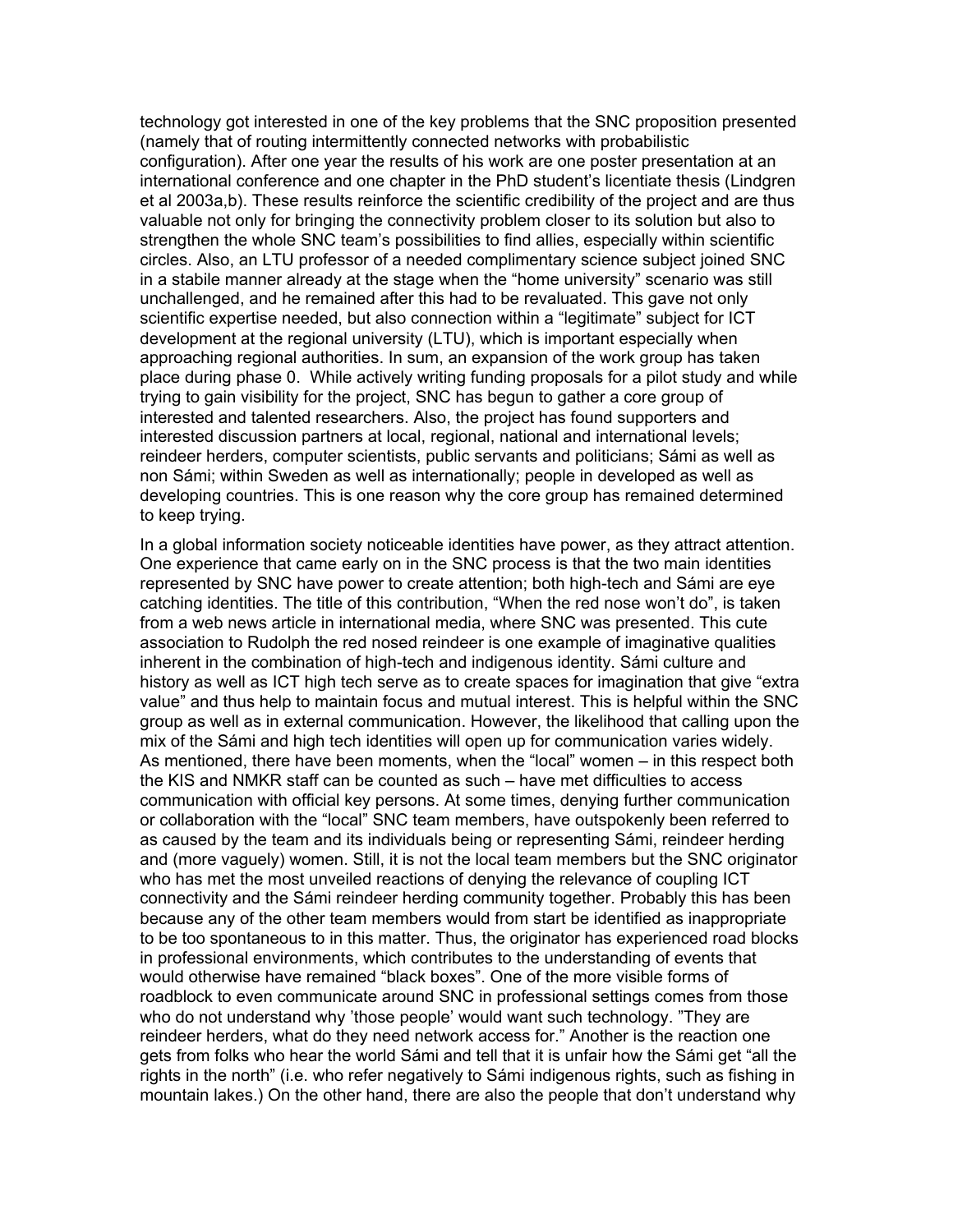anyone would want to destroy the pristine 'savage beauty' of the Sámi culture. And finally those who cannot let go of reindeer jokes long enough to listen to the proposition. All of these reactions, and more, have become standard obstacles that the principles in this project have patiently, for the most part, talked around. It has become a clear realization that this project cannot exist in a technological frame of reference alone.

## *A nomadic enterprise*

In its local setting, SNC is an enterprise both to create connectivity and to challenge identity. Women reindeer herders challenge community norms by taking leadership; gender studies researchers challenge a supposed alienated or "other" position in relation to high-tech, and information and communications technology professionals challenge expected bonds to established partners, often multinational corporations. The social setting of the project leadership in each location being in the hands of women challenges established patterns; and the bonds created by these women, from reindeer herding as locally based industry, to the technical university and to international communities of high-tech professionals, do the same. At the same time, belonging to respectively reindeer herding, gender studies and the international ICT professional community is fundamental. The group has functioned through being not only computer professionals, gender researchers or reindeer herders, but still being exactly these things, and all that together, in a mode of transgressing institutionalised boundaries. In bringing the project further, step by step, altered identities and affinities have been used by each of the women involved and by the group jointly. The paradoxical stability of this mode of transgressions and instability may be explainable from that the individuals of the founding quartet are very familiar with this way of functioning. The members of this group carry not singular but sets of identities; the gender researcher originally being engineer, the computer professional originally being philosopher, the reindeer herders being teacher and health care worker as well, etc, etc. Also, the positions taken by, e.g., women who take on to being reindeer herders, being engineers etc challenge gender, thus they are transgressions. Rosi Braidotti's concept of nomadic subjects comes to mind.

In *Nomadic Subjects,* Braidotti (1994) presents a theoretical figuration for contemporary subjectivity which is "also an existential condition that for me translates into a style of thinking" (*ibid* p.1). With this figuration, she opposes simultaneously two states of mind; the monolingual and the phallocentric. Her points of departure are the experiences of being immigrant in several countries, and being feminist in a cultural and social order dominated by masculine homosocial bonds. She has been forced to become multilingual and multicultural, and has noticed how she shares this condition with several. Braidotti thus claims that being aware of transitions between sets of understanding, languages, locations during acts of speech, thought, living, is a widely maintained every-day procedure. Taking this awareness as starting point to cultivate a consciousness that combines coherence with mobility, is what generates nomadic subjectivity she argues. The nomadic subjectivity endeavour aims to cultivate a positive awareness of differentiation within oneself as well as within social categories at all levels; and the ability to transit, allocating conceptual schemes – also suppressing ones imposed by dominating discourses – as communicating states of experience. The monolingual monolith and phallocentric consciousness are false with their projections of unitary subjects, Braidotti means – they are also instruments of domination she feels an urge to counteract. Thus, the nomadic subjectivity endeavour is a political one.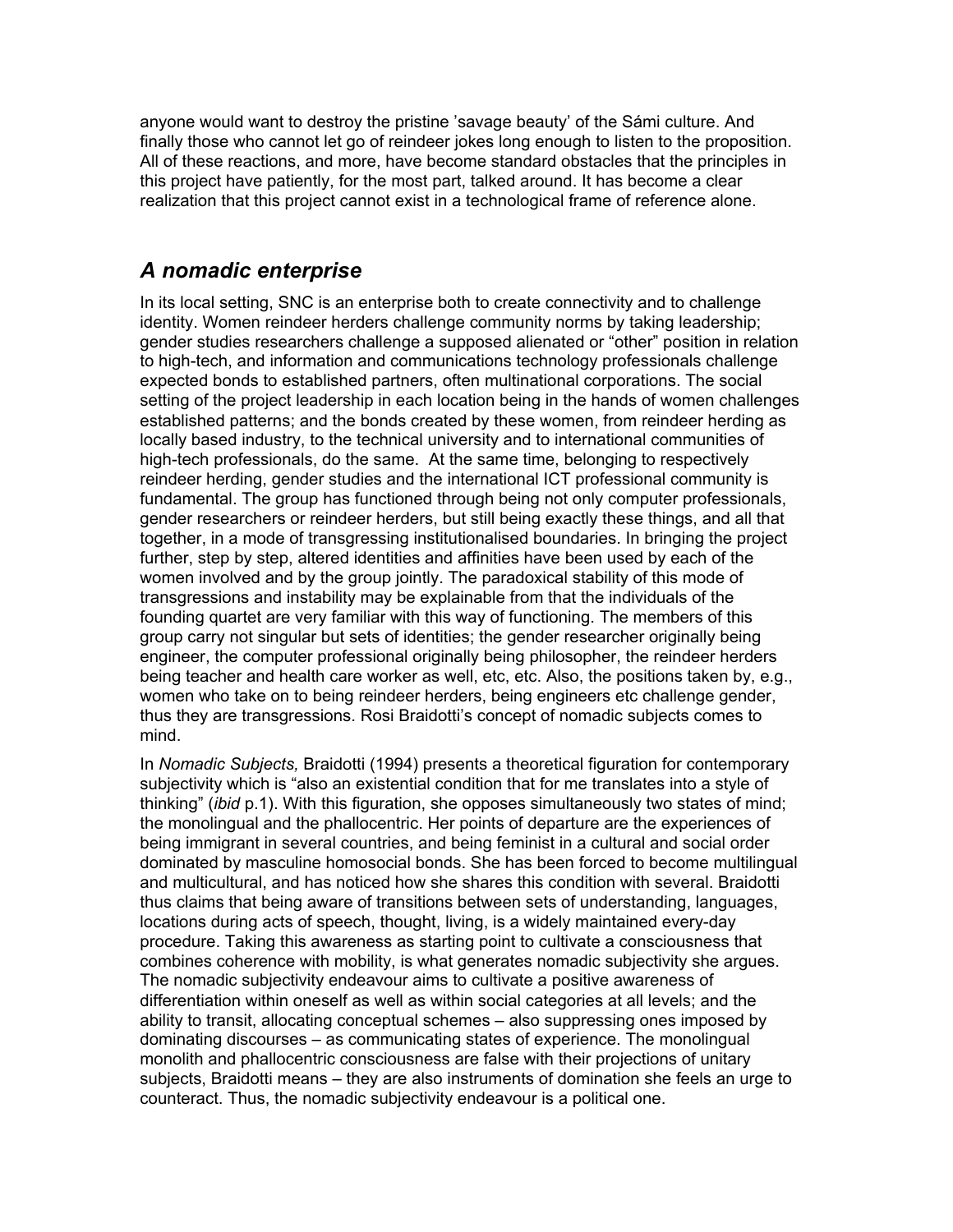Not least, the image of Braidotti's nomadic subject is evoked if SNC is considered as joint enterprise. On a statistical level, women are marginalised in the information society. Not least this is so, regarding such processes SNC concerns: research and development, including the steps where funding is raised. Yet, could any *but* women have initiated this process? Being marginal is cause to, as Braidotti suggests, women being forced to search for new opportunities where men more safely find a place in existing structures. The marginality that can be traced as starting point for SNC would not concern ICT only, but reindeer herding as well, and in the Swedish academy men have the majority of senior positions even though the distribution of students in fact shows a slight majority of women. Yet, as much as to the point, marginality is an adverse concept. The SNC originator is a woman, but hardly marginal in the information society. Instead, her position within the networks that informally maintain and regulate this society has been fundamental for SNC to become a feasible suggestion for solving the very intricate connectivity problem reindeer herding presents. While developing the architecture, discussions and chats with peers throughout the world has taken place, in which mutual gains were won. Apart from in surroundings where the word Sámi has hindered, it has been quite possible getting a hearing for the project. A funding component of the process has been how the team members act from a mix of central and marginal positions in "the information society". The SNC proposition has gathered a growing group of partakers. The process includes that men and women of both marginal and core positions within their respective communities have chosen to communicate with the SNC group, in some cases actively joining. With all those actions they have explicitly supported the process in un-hierarchical modes.

When turning to Braidotti's concept however, even if the concept of nomadic subjects is useful for making the SNC process visible, and the acts taken by those who are engaged in it, it is important to emphasize how far this theoretic concept is from the understandings of nomadism which are held within the Sámi community. The nomadic subjectivity Braidotti seeks to establish puts nomadism as transitions and loss of (false) unitary. She also explains the nomadic subjectivity, and symbolizes it, with the nomad being a polyglot. However, in a reindeer herding community the *most* nomadic is the *most* unitary, and the language of nomadism is the unitary language – the mother tongue. The partaking Sámi women carry nomadic subjectivity in Braidotti's sense because they *do not* own the nomad identity which is unitary in their context, where the privilege of living and defining it is that of men (Eikjok 1989). Furthermore, Braidotti describes how she as child originally learnt to perceive nomads as a threat to safety and order; a perception deeply European. But to the Sámi, the supposed "stationary" people are the dangerous ones creating chaos and decay – in concrete manners *thieves* who stole their country<sup>6</sup>. It is necessary to bear in mind that the nomadism of post-modernity is not the same as the Sámi nomadism; there are conceptual as well as material differences between these. Yet, the way Braidotti describes experiences of forced-upon transitions, and the strategy/desire to do something productive from them, could have been produced with Sámi women in mind as well as any of the European – Australian – American – Asian women academics she cites for her book.

The SNC project has functioned in a nomadic mode. Nevertheless, it seems inevitable that any high-tech project, also one with untraditional beginnings, at some point must secure unions with existing structures in order to develop efficiently enough. Evidently a reason is that these structures control strategic resources for high-tech research and development.

<sup>6</sup> See Gaski (1993), Magga (1994).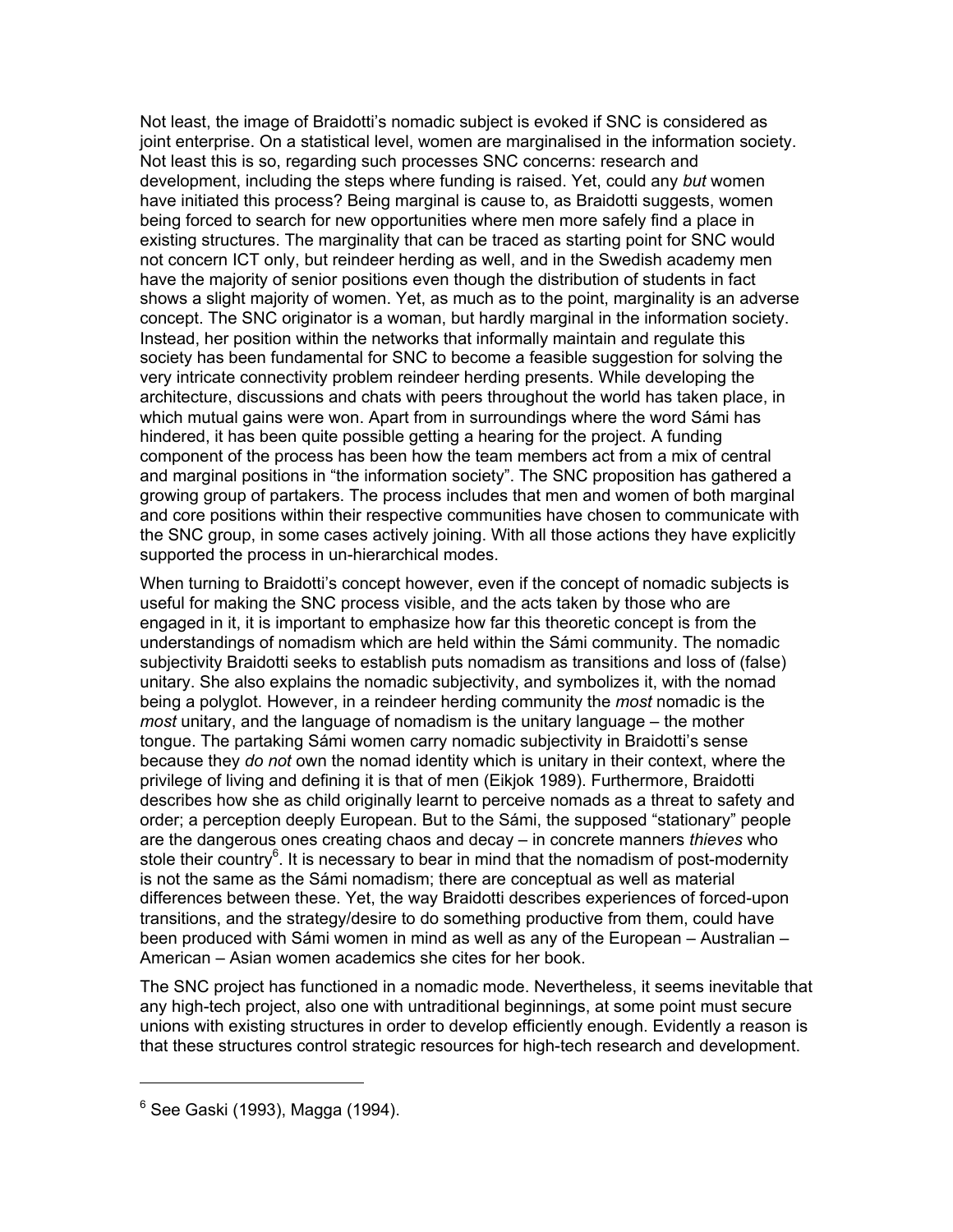At least that is how the situation was understood within the SNC group when the project set off. A question mark can be put to this. As it is obvious that there are problems to relate this project (or get the project related) to the units it structurally is supposed to belong to/be part of, a *totally* nomadic strategy might have been a better choice. Such a strategy could have been based on e.g. an Internet community. Such a community could have functioned from voluntary and mutual gain contributions that step by step built the system. A concern, however, is the possibility to make technology transfer and user participation part of a project such as SNC, not least if the participation of women is to be guaranteed. Because of economic reasons, it can be put to doubt whether it is realistic that advanced processes of technology development in a reindeer herding community can be held together at local level through completely voluntary participation, as there is no superfluous supported work force available. All members have to generate substantial income, and also those working "outside" reindeer herding must be ready to take part in herding economy where needed. This means for example women can have (at least) quadruple demands to answer to in their every-day lives: from paid work, from herding activities, from childcare and from housekeeping.

Gender is one of the main structures acknowledged as problematic for achieving "an Information society for all" in Sweden. The role of femininity in the SNC initiation and phase 0 processes is somewhat difficult to grasp (thus a perfect example of what Braidotti maintains). The core of individuals running SNC being women makes the challenge of the project to digital divides evident. To the Sámi women involved the women issue is at play in even more ways than getting connected. As the SNC project is genuinely open to women, contrary to much of other key and prestigious processes of concrete relevance in the local society, it is regarded by the engaged women as an opportunity to strengthen the role and influence of women in reindeer herding communities. It was essential for SNC getting started, that the women of the core group regardless of initial position in the information society, showed to share the thesis that technology and especially mastery of technology have a potential to remove barriers and marginalization, including gender patterns. Nevertheless, in much of SNC activity, the women issue is moved slightly aside and made to a digital divide – in general – issue. One reason why the women's issue is not more visible is the fact that official channels whose aim it is to support gender equality has not had any direct clues as to how to support the process. Rather, they have been bewildered as to what to do with SNC, for example when approached in critical moments when SNC has faced threats of being stopped. In the end, rescue has come from regular ICT and business circles. It is probable, that a general impact on Swedish policy making from gender equality policy, including the issue of national research and development and its funding, has functioned as invisible support throughout the initiation and phase 0 processes (e.g. "mainstreaming" policy). However, it has become unworkable to emphasize the gender equality aspects of SNC, when relations to gender equality bodies have not been possible to establish. Furthermore, there is also one more aspect of the gender issue, namely the connectivity problem which SNC address. It is not as women that the KIS project workers experience being among the "have-nots" of the information society. It is as Sámi semi nomads. Sámi women are not connected when in grazing lands, regardless whether choosing a strictly traditional role as women, caring for children and the household, or a transgressing role as herders, pre occupied mainly with the herds. The connectivity problem is a Sámi problem, not a gender problem.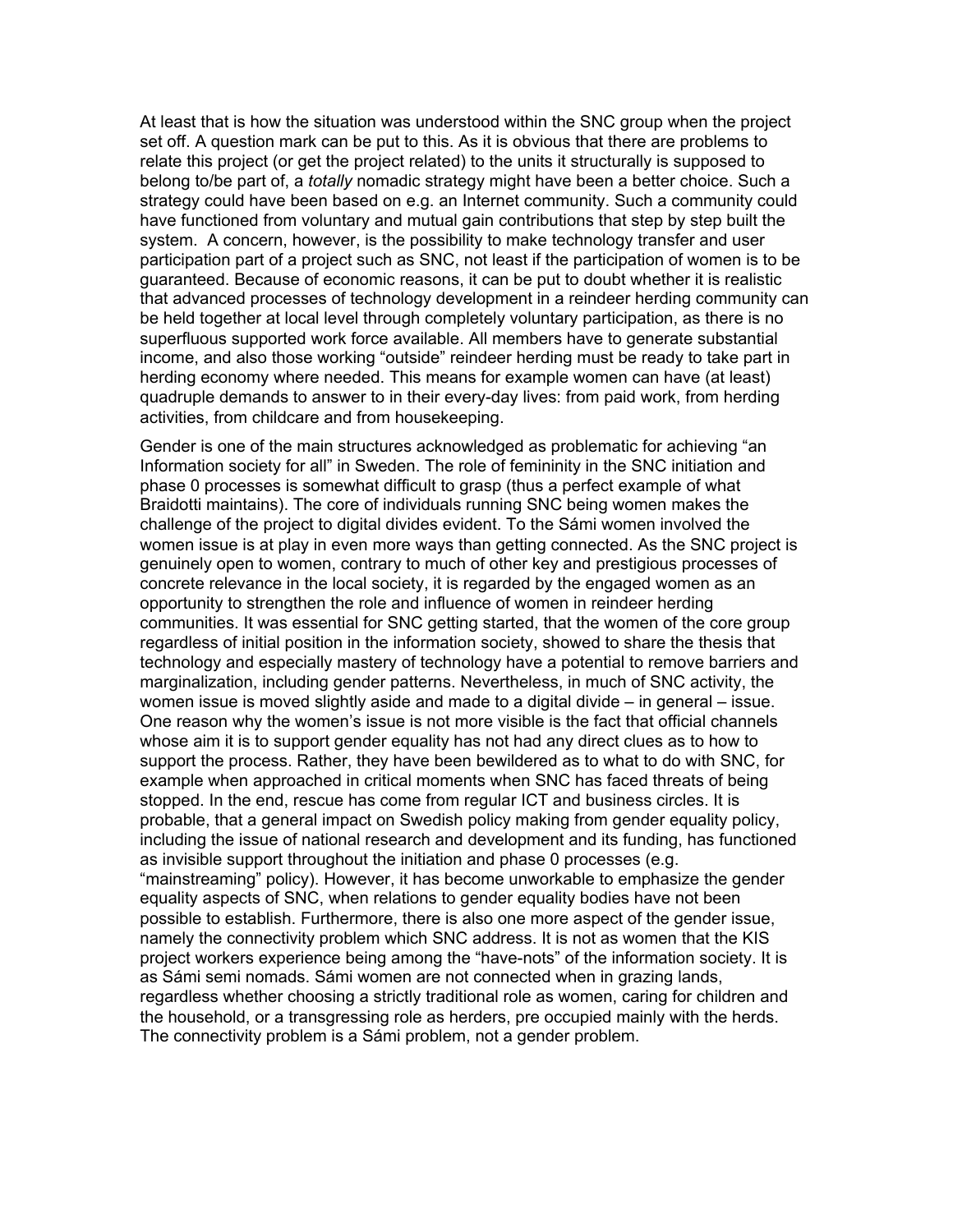### *A nomadic technology*

The Swedish government has stated that the Information society shall be "for all". Why is ICT a matter for reindeer herders? An answer can be posed in three stages:

- 1. There are egalitarian "same to all" qualities or potentials in ICT, e.g. business and education, taking part in political processes, leisure, and social contacts.
- 2. There are qualities related to the reindeer herders as part of an indigenous population living as minority in four national states – the Sámi. E.g. creating spaces for discourse, promoting own language.
- 3. Yet, the terms are crucial. If ICT is available only on terms of stationary living much of the potential is lost, because the herding is a semi-nomadic activity.

In fact, "the information society" carries promises to Sámi semi nomadism that goes beyond the national visions of "an information society for all": to again heal a culture which is today strained by the need to adapt both to the nomadic requirements of herding and requirements from modern society of being stationary. Providing connectivity in the heart of reindeer herding country will make the development of a number of applications meaningful to the user community. Successful application of distance spanning technologies have potential to increase business opportunities, vitalize herding methods and make it much more feasible combining the areas of life production and reproduction, in all to strengthen the possibility to continue Sámi way of life. For this, semi nomadism is a vital core, yet requirements from modern society cannot be discarded. They must be met for decent social reproduction, e.g. consistent schooling – which of course could be adapted to semi nomadism via arrangements based on distance education part of the year. The potentials for ICT to serve Sámi reindeer nomadism, however, rest upon the condition that connectivity is actually available on the terms of nomadism.

When putting up a goal saying Information technology shall be "for all", as has been done in Sweden, some thoughts are nevertheless given to costs: development and implementation of information and communication technologies require resources, and at the end of the road it appears unreasonable that "all" shall actually be provided: worry about marginal costs causes reservations. For that reason, the Swedish policy of equal access to all has been subject to modifications from the start. One recent example of such a modification is the handling of 3G licenses. In Sweden, large fees have not been required for such licenses. Instead the requirements are that the equal access policy shall be followed. Still, in due order it is thought of as unreasonable to ask license holders to actually provide access to all. The limit is put to that the license holders shall eventually provide 3G access to 99.98% of the Swedish population, and there shall also be geographic considerations. 99.98% is certainly a lot. The trick for understanding how this relates to reindeer herding communities is to pay attention to how "population" is measured. In Sweden, every individual must be registered at a fixed address. From this register, the geographical distribution of the population is calculated. To reindeer herders of mountain Sámi culture however, "home" is in different places, distributed throughout the year. Both economic activity and social reproduction is coupled to this structure of the place of home varying with season. But as an individual is only permitted to be registered in one place, the seasonal variations risk being over looked. In fact, tying ICT infra structure to population density carries a number of problems, which the Swedish government has been forced to deal with lately – especially with regards to mobile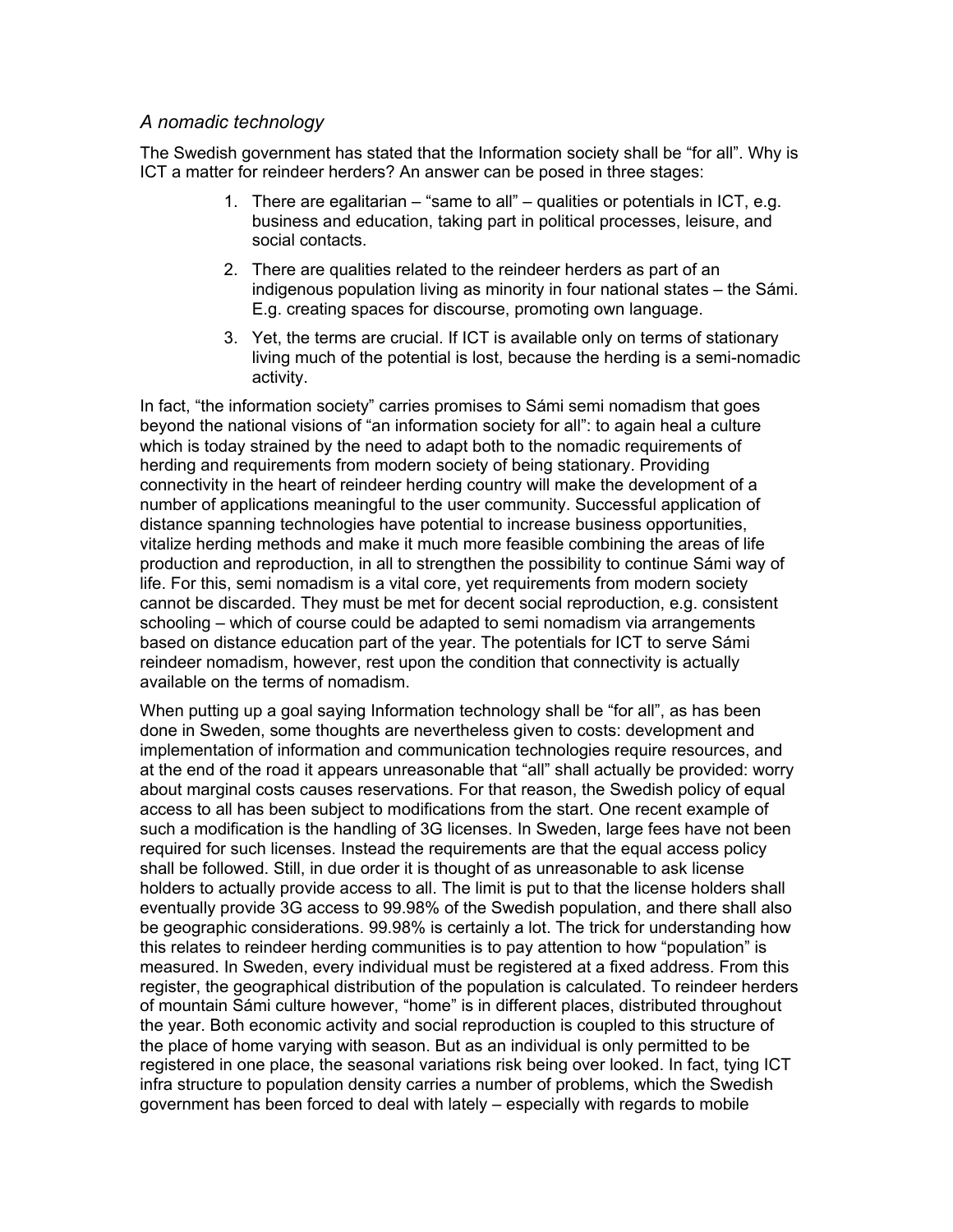telephony. The police, for instance, have experienced problems in fulfilling their duties in sparsely populated areas i.e. areas with either no or intermittent mobile communication coverage, for example in searching for dangerous criminals. Another example is that timber industry, which is the source of forty per cent of Swedish export net, predominantly operates in sparely populated areas. (This is of course kind of prerequisite for forests.) Yet, both security and efficiency require that the people who work with the timber be able to communicate. However, rising above the details of marginal costs, and the discussions of the exact position of where this cost turns unfeasible, the fact that information and communication technologies are not available to the nomadic life style of the Sámi challenges the concept of ICT as *limitless*, i.e. making place and time irrelevant. In this respect, the SNC solution has a couple of qualities, or features, that are interesting to highlight from an analytic perspective.

1. In SNC, connectivity is designed to rely on use of mobile relays. The probability that this will function to the vast grazing area that reindeer herders move within, rests on the observation that concentrations of population occur throughout the year, at different places. This population characteristic can be captured as "global scarcity but local density". Largely, the area is populated by 0.0 persons per square kilometer, which indicates one would have to wait very long to meet some person or vehicle carrying a relay to further ones communication. Yet, the statistical mean value does not describe how the area is in fact populated: not evenly distributed but dynamically. The fact that the SNC connectivity solution, designed for one of the most sparsely populated regions of Europe, is socially based indicates how finding communication systems for challenged areas may win from thoroughly investigating presumptions about circumstances that are marginal in relation to dominating ways of life. SNC has challenged the presumption that sparsely populated areas equal social isolation, which is usual in Swedish discourse.

2. The opportunistic routing of SNC catches a way to function which is often required from people who live in sparsely populated areas: flexible, non-specialized, taking all possibilities into account. Thus, the connectivity proposition harmonizes with strategies already practiced to meet the type of conditions for social and cultural reproduction it shall serve. This mode is also very nomadic; not putting up massive structures of its own at every instance, but adding something small which is possible to carry around, to enable making use of those that already are.

As well as the qualities of the connectivity proposition itself, the different ways in which the proposition has been acknowledged are important to take notice of. People who are to judge upon SNC's worth sometimes react negatively as the system will not essentially provide real time connectivity. This is the case at the same time as the very power of SNC to attract attention from *researchers*, is its handling of intermittent and probabilistic connectivity. These differences may be explained from the fact that, commercially, speed has become the mark of cutting edge technology. As this perception has become deeply intertwined with the technology, a third point of content may thus be added to the list:

3. Except for people who are deeply engaged in Internet development, most will make their judgments based on the standards communicated through commercial channels. This adds up to the pedagogical problem of SNC: on the one hand some people question why reindeer herders would want connectivity, on the other hand some question why such a slow connectivity system should be established even if it might be the first step to establish connectivity at all.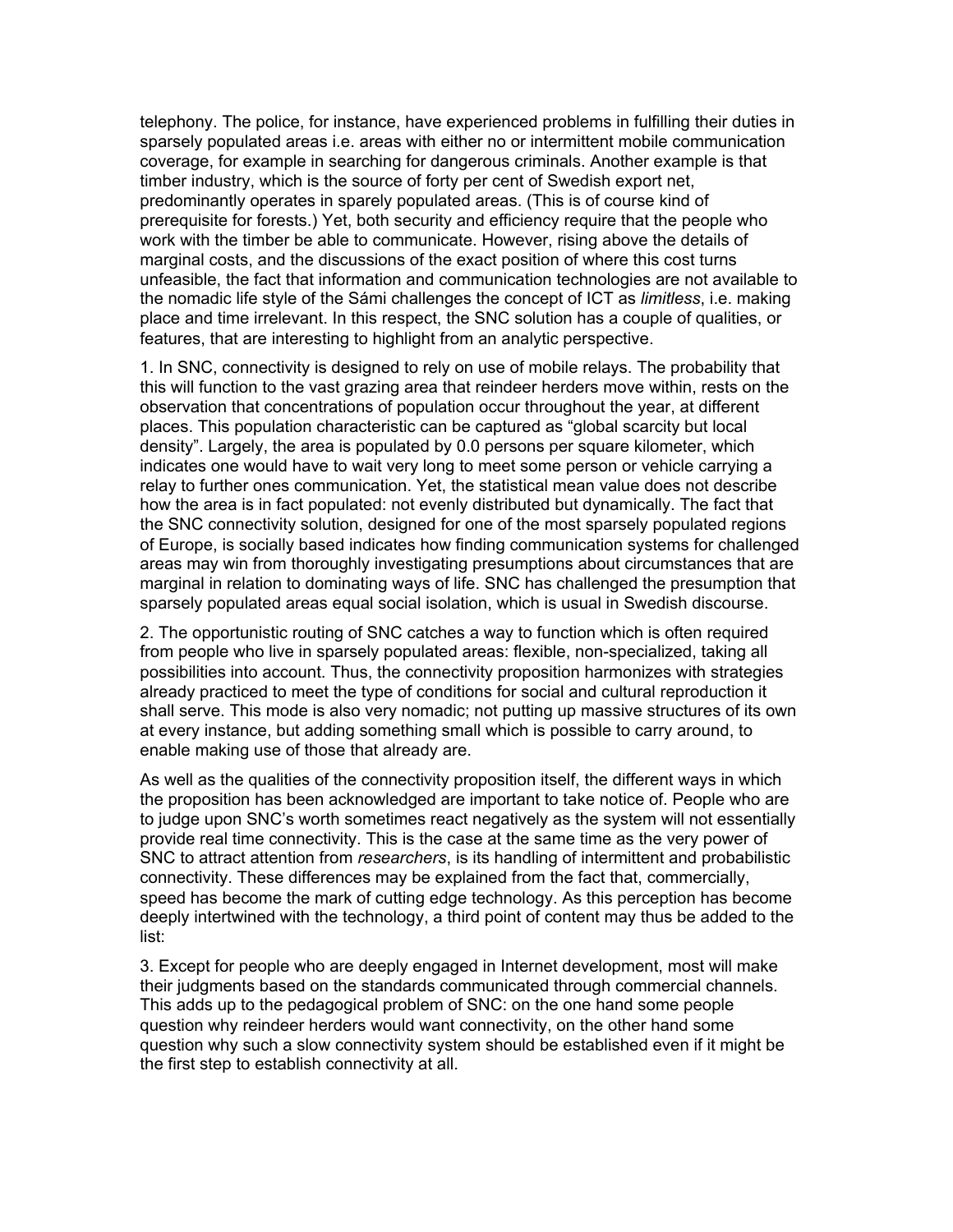### *"An information society for all" and reindeer nomadism*

This paper has told about the origin of Sámi Network Connectivity as a technical proposition and as common ground for political action, and its process as far as where it is at the moment of writing. In numerous ways, the concept of *nomadism* has relevance – material as well as theoretic. It has theoretic relevance as fetched from post modern discourse, and material relevance basically as the future users of SNC are Sámi semi nomads. It has relevance also because of the nomadic wanderings the SNC project has executed, through questions of identity, constraints and possibilities in a Swedish landscape of ICT policy and practice. The experiences won give information about how a process of closing one gap in the digital divide may proceed; some examples of where obstacles and induction may take place for a digital dynamics. In some respects, the SNC project is going well, and the project leadership is happy and hopeful. In other respects, the project has consistently encountered road blocks of a different sort. Sometimes those roadblocks are easily attributable to the sceptical reception any new and somewhat surprising technical idea receives. In other instances this is not so clear, or even explicit that a matter of identity is rather what is at stake. This is true, at the same time as individuals of organizations or groups that are marked by negative attitudes may well be positive, and at the same time as every organization that could well have been marked by racism is not. These individuals and organizations are crucial for a digital dynamic to develop.

Positive attention had been gained already before the launch of SNC, in the introductory contacts with the Center for Distance Spanning Technology at LTU, which lead to the SNC originator's knowledge of the co-operation. However, the SNC proposition did put the co-operation KIS-LTU into the position of being technically appealing at international level, which obviously had affect on the scenarios that emerged. The SNC experience points towards positive possibilities of digital dynamics: towards readiness amongst the "haves" of the information society, to co-operate with people whose needs are not met in at present. A first point to acknowledge is the political goals stated at national level. A feature of this dynamic of change is, however, how precisely those qualities that make the SNC proposition attractive and urgent, are problematic when measured against the standards thus far developed to measure the fulfilling of national Swedish goals. Above challenging social structures of the digital divide, SNC challenges the conception of ICT. By doing so, it makes evident contradictions between the perception of ICT and its actual performance. Information and Communication Technology is understood as enabling a certain type of freedom, which eliminates the boundaries in time and space. The word *limitless* is a key. But as constructed today, these technologies do not serve for the nomadic life of reindeer herders. The degree to which this dysfunctionality – *the limitation of the limitless* – is the case was perhaps not evident to all the individuals that came to form the SNC group at start. But someone suggested that the reindeer herding community could have access to Internet and e-mail from any of the locations where they would move and stay, and as this was presented as possible, the present condition became possible to put in question. One might suggest that as existing ICT technologies where built up by and for people who are rooted in industrialized society, they carry structures and presumptions which compel a life adjusted to mechanical time and to a closed room, bound to a limited set of places created through industrial location. For this reason, co-operating with reindeer herders, building up a system from the roots of their lives and culture offers an excellent venue for innovation, truly challenging time and space. Moreover, the nomadic life has qualities to imagination. This is a potential too, possessed by Sámi culture and identity. Semi nomadic life style genuinely incorporates values and ways of being often referred to as coupled to "the information society".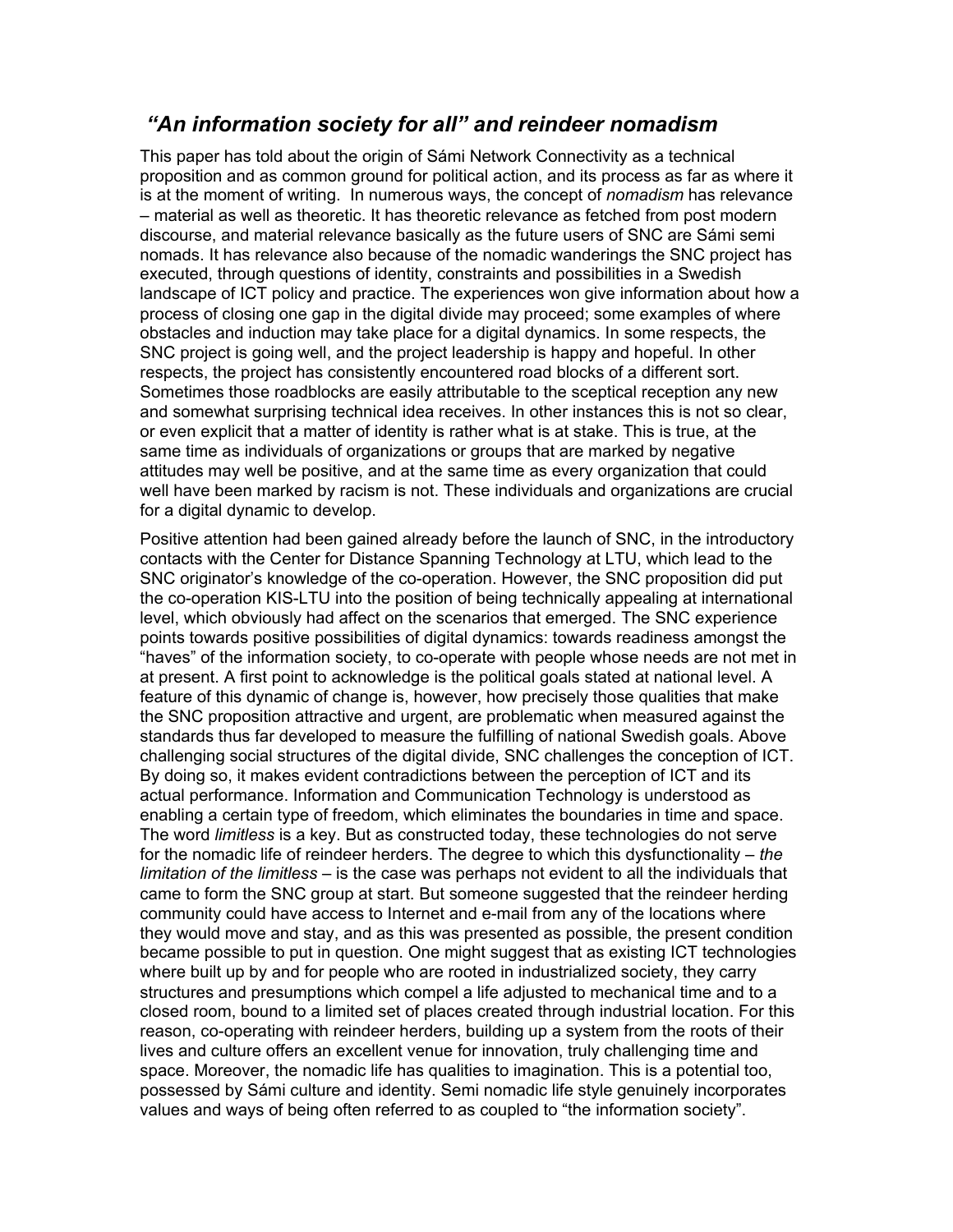Up dated presentations of SNC are currently available at www.same.net, click Saami Network Connectivity.

Acknowledgement: Marja Vehviläinen, Helsinki University, has given substantial advice regarding theoretic analysis of the presented project.

#### **References:**

www.cdt.luth.se/babylon/snc

*An information society for all – a publication about the Swedish IT policy*. Ministry of Industry, Employment and Communications, Sweden. Supplementary to Proposition 99/00:86.

Skogsland (2003). *Mobiltelefoni till alla kostar en halv miljard*. Skogsland nr. 28/29 11 June 2003, p.4.

*Svensk rennäring* (1999). Sámiid riikkasearvi/SSR, Statistics Sweden and others. Published in Swedish with English explanations to tables and graphs.

Amft, Andrea (2000). *Sápmi i förändringens tid*. Dissertation. Umeå University.

Berner, Boel (1999). *Perpetuum Mobile?* Lund: Arkiv Förlag

Eikjok, Jorunn (1989). *Samiske kvinners og menn mellom to verdener.* Graduate thesis. Tromsö University.

Friberg, Tora (1993). *Den andra sidan av myntet – om regionalpolitikens enögdhet*. Glesbygdsmyndigheten.

Gaski, Harald (1993). *Med ord skal tyvene fordrives: Om samenes poetiske diktning.* Davvi Girji o.s.

Haetta, Odd Mathis (1993). *The Sami: An Indigenous People of the Arctic*. Karasjok: Davvi Girji o.s.

Joks, Solveig (2001). *Boazosámi nissonolbmot : guovddálzis báike-ja siidadoalus muhto vajálduvvon almmolalclca*t. Text in North Sámi with Norwegian and English abstracts. Die ut, 2001:5 Guovdageaidnu: Sámi instituhtta

Kråik, Maria (2002). *Sámi Women Equal Rights – Yesterday and Tomorrow*. In *Taking Wing* Conference Report. Reports 2002:12eng. Helsinki: Ministry of Social Affairs and Health.

Lane, Jan-Erik (1983). *Creating the university of Norrland: Goals, structures and outcomes*. Umeå: Umeå Univesity

Lindberg, Malin (2002). *Klusterbygge ur ett jämställdhetsperspektiv*. Preparatory study for Emma Resurscentrum (Emma Resource Center), funded by EU Mål, County Board Administration of Västerbotten an others. Vilhelmina: pdf available at www.emma.se

Lindgren A., Doria, A., Schelén, O, "Probabilistic routing in intermittently connected networks", introducing algorithms and strategies for decision making, was presented at MobiHoc'03. http://sigmobile.org/mobihoc/2003/